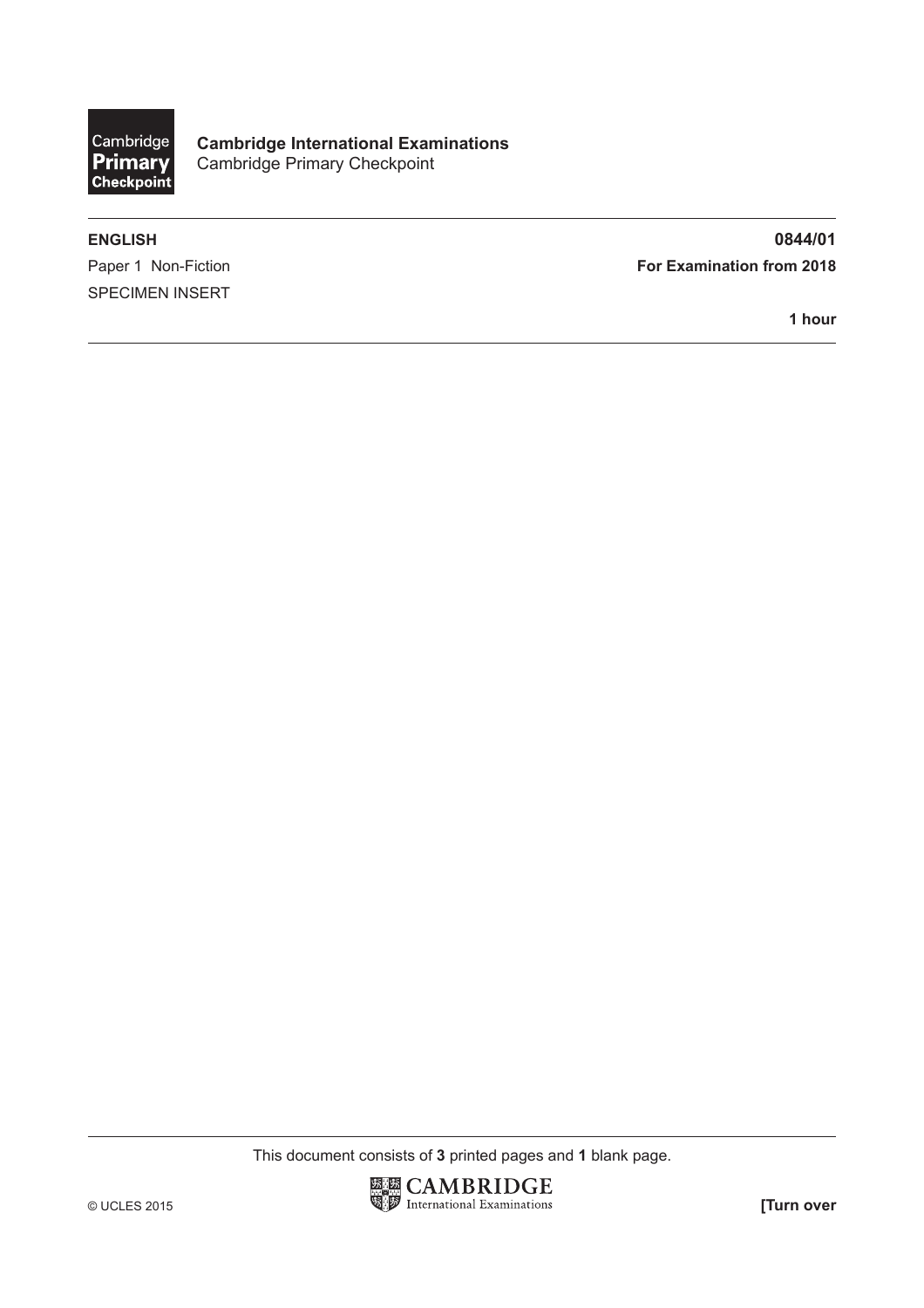## **How is chocolate made?**

Have you ever wondered where chocolate comes from? Well, chocolate is made from beans which grow in pods on the *Theobroma cacao* tree. These trees grow in several different countries and the flavour of the beans varies depending on where they come from. The beans also vary in flavour, depending on the age of the tree.

After the beans have been collected and dried, they are transported to chocolate factories. There, the beans are weighed and separated by type so that the manufacturer knows exactly what kind of cacao is going into the chocolate. This ensures the flavour of the chocolate is consistent over time. Some manufacturers use up to twelve types of cacao, depending on the flavour of chocolate they want to create.

Once weighed, the cacao beans are roasted in large ovens for up to two hours. The heat not only dries and darkens the beans, but also brings out their flavour. Next, the cacao beans are cracked, and then winnowed – that is, the broken shells are blown away, which leaves the crushed pieces of cacao beans, called 'nibs'. These are edible but do not taste very pleasant. The cacao nibs are then crushed and ground into a thick paste called chocolate liquor. This is bitter and not very smooth or creamy. To improve the flavour, the manufacturer mixes in things like sugar, vanilla and milk. *15*

You could eat this mixture, and it would taste pretty good, but it wouldn't quite have the right texture. So the manufacturer runs the mixture through steel rollers and then it is 'conched'. This is a process which involves putting the mixture in a machine that mixes and mashes the chocolate. Conching can last a few hours for cheaper chocolate, and up to six days for more expensive types. *20*

Finally, we have chocolate!

*10*

*5*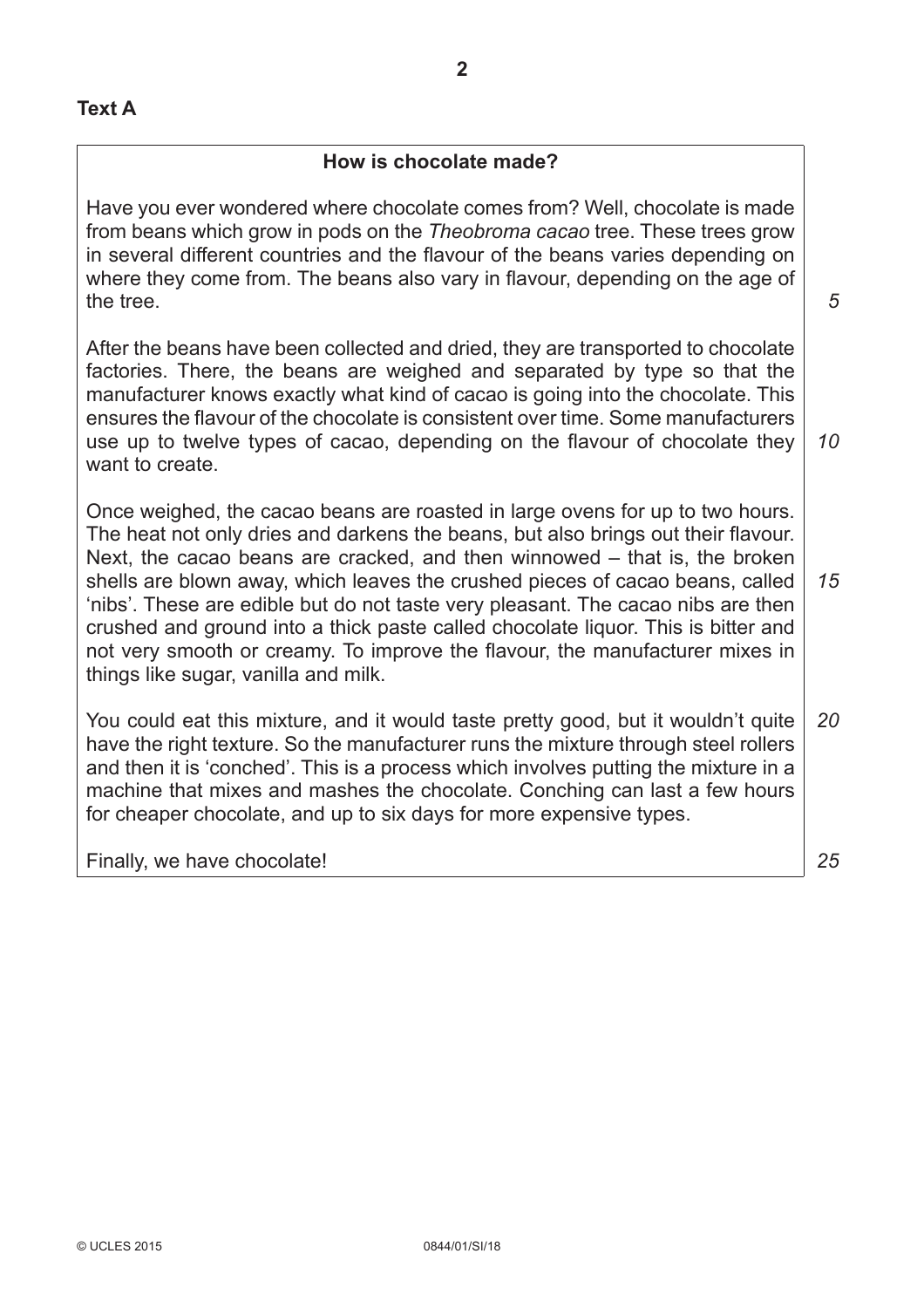## **The Chocolate Party Company**

Calling all young chocolate lovers. Are you looking for a special theme for a party? Then come to us!

Our chocolate parties combine the very best quality Belgian chocolate with fun-packed activities. Our experienced chocolatiers love to share their magic chocolate-making skills and make sure everyone has a great time. Spend two unforgettable hours creating scrumptious chocolate masterpieces, such as cute chocolate animals, crispy coconut cups or, best of all, our mouth-watering, melt-in the-middle chocolate stars. All sorts of delicious toppings are available, including caramel sprinkles, chocolate-coated honeycomb crumbs and – our favourite – very berry strawberry curls. *10*

Perfect for any special occasion, our fantastically fun parties will help you to create chocolate delights that will impress everyone. The time will just fly. But the fun doesn't stop there because, at the end, you and your friends will take away party bags crammed with your own, delicious, handmade treats. You will also take with you a wealth of knowledge about the secret art of the chocolatiers, making this a day you'll never forget.

Parties last for two hours, are suitable for children from 8–14 years old and are available seven days a week. We run throughout the day, starting at 10 am, with the last party finishing at 9 pm on weekdays and 10 pm at weekends and during holidays. See our website for prices, availability, and more details.

*20*

*15*

*5*